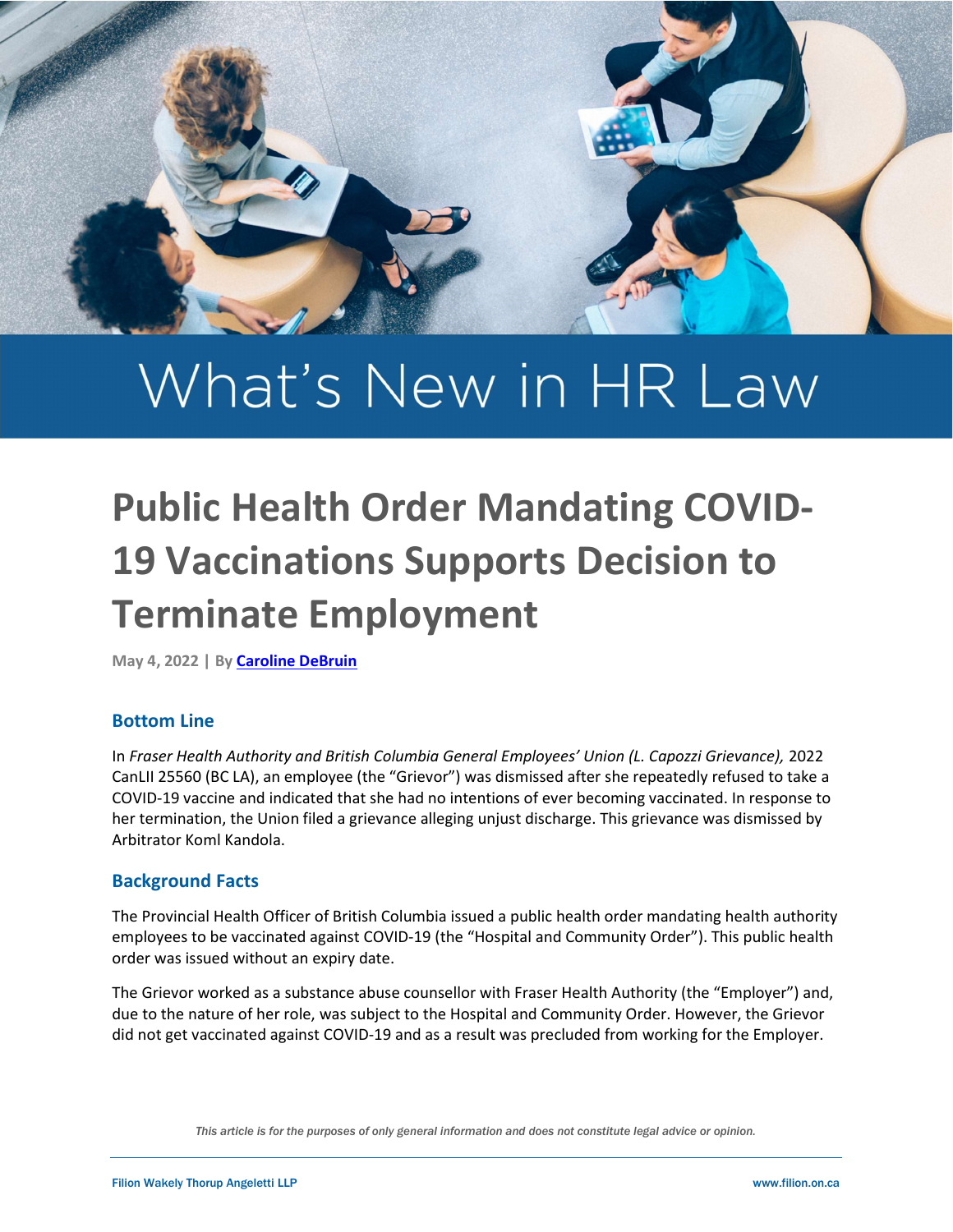The Employer repeatedly advised the Grievor of the government vaccination requirements and afforded her ample opportunity to become vaccinated. Further, the Employer clearly notified her of the repercussions of failing to get vaccinated. Despite the Employer's efforts, the Grievor chose not to get vaccinated and advised the Employer that she had no intention of ever becoming vaccinated.

Eventually, the Grievor's employment was terminated due to her non-compliance with the Hospital and Community Order and her resulting inability to work. Notably, the Employer did not attempt to rely on its own vaccination policy, but instead cited only the Hospital and Community Order.

# The Decision

At the outset of her decision, Arbitrator Kandola stated that she would not rule on the validity of either the Hospital and Community Order or the vaccination policy that the Employer had implemented to comply with the Hospital and Community Order. Therefore, the only issue before Arbitrator Kandola was whether the Employer had just and reasonable cause to terminate the Grievor's employment.

The Union argued that termination of employment was not compulsory under the Hospital and Community Order; instead, the Employer could have placed the Grievor on an unpaid leave. Arbitrator Kandola rejected this argument, finding that the employee had chosen to render herself statutorily ineligible to work indefinitely and, in doing so, had given the Employer cause for some action.

Arbitrator Kandola then canvassed the provisions of the parties' collective agreement and found that they did not create any entitlement to an unpaid leave of absence of indefinite length where an employee is legally prohibited from working and, due to personal choice, has no foreseeable prospect of returning to work. Arbitrator Kandola also found that no such entitlement existed in arbitral law. As such, an indefinite leave of absence was not available to the Grievor.

In her decision to dismiss the grievance, Arbitrator Kandola took particular note of the Hospital and Community Order's indefinite nature and the grievor's inability to return to work in the foreseeable future. At the time of the Grievor's dismissal, the Public Health Officer had not provided any indication that the Hospital and Community Order would be lifted in the foreseeable future and, instead, had repeatedly recommended vaccination as a key tool in British Columbia's continued response to the pandemic.

Based on these factors, there was no path forward for the Grievor's continued employment while the Hospital and Community Order was in effect and it was reasonable for the Employer to terminate the Grievor's employment.

# Check the Box

Employers should be cautious about depending on this case as authority for the principle that refusing to abide by a workplace vaccination policy justifies termination. Arbitrator Kandola's decision is unique in that it upholds employment termination by relying on noncompliance with a public health order and, critically, the employee's choice to remain "statutorily ineligible to work." Although termination of employment was not required, it was reasonable in the circumstances as the employee had no prospect of returning to work for the foreseeable future.